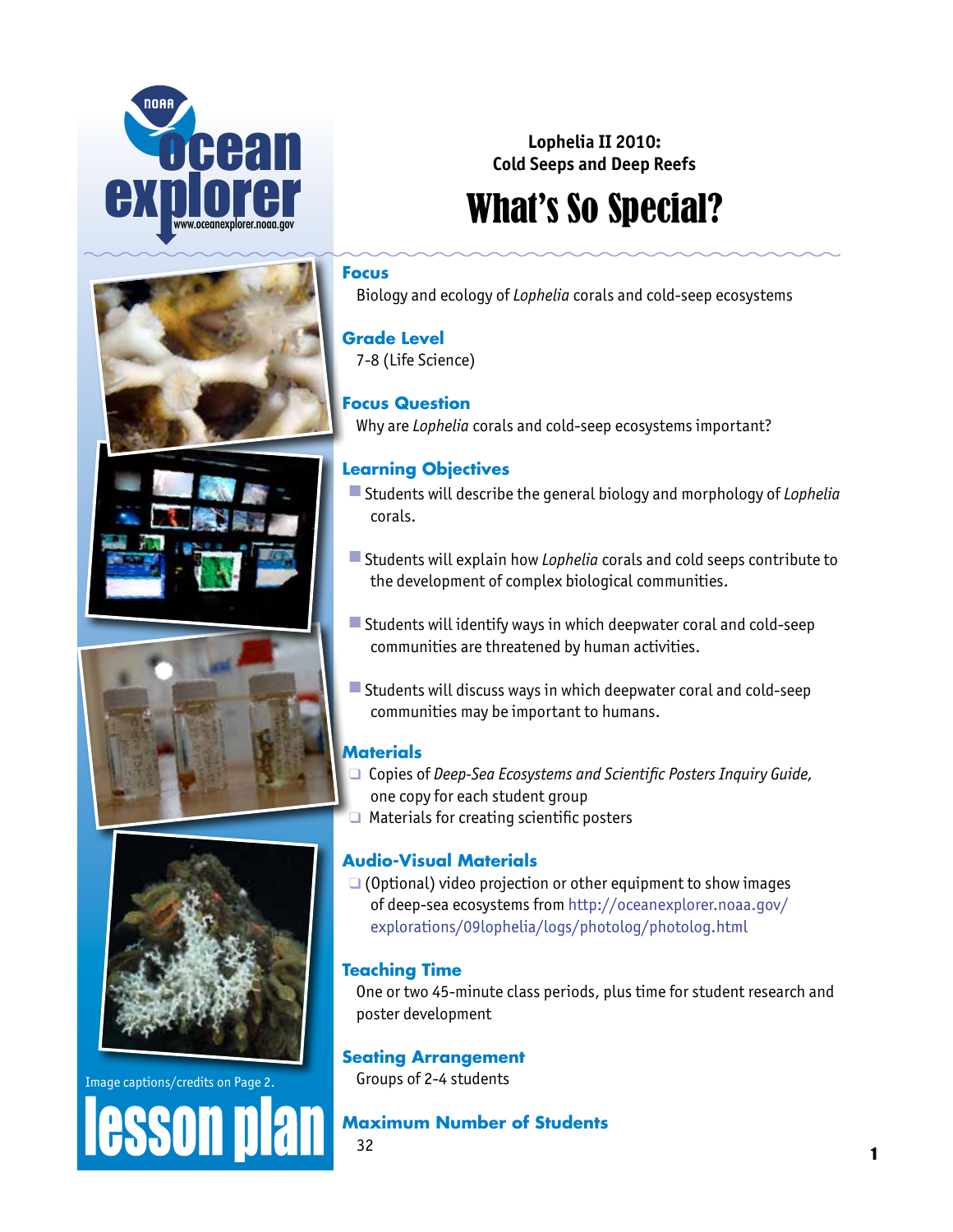## **Key Words**

Gulf of Mexico Cold seep *Lophelia* Deepwater coral Conservation

## **Background Information**

*NOTE: Explanations and procedures in this lesson are written at a level appropriate to professional educators. In presenting and discussing this material with students, educators may need to adapt the language and instructional approach to styles that are best suited to specific student groups.*

For the past four years, NOAA's Office of Ocean Exploration and Research (OER) has sponsored expeditions to locate and explore deepsea chemosynthetic communities in the Gulf of Mexico. On April 20, 2010, a gas explosion occurred on the mobile offshore drilling unit Deepwater Horizon about 40 miles southeast of the Louisiana coast. The explosion killed 11 workers, injured 17 others, ignited an intense fire that burned until the Deepwater Horizon sunk 36 hours later, and resulted in a massive release of crude oil that is now considered the greatest environmental disaster in U.S. history. The total volume of oil released into the Gulf of Mexico is estimated to have been 205 million gallons (4.9 million barrels), dwarfing the 11-million gallon *Exxon Valdez* spill of 1989. Efforts to prevent the released oil from making landfall included the use of dispersants, some of which were injected at the wellhead to reduce the amount of oil that reached the surface. Extensive media attention has been directed toward the ecological impacts of released oil on beaches, marshes, birds, turtles, and marine mammals. Many scientists, however, are also concerned about how oil and dispersants may affect the unusual and biologically-rich communities of the Gulf of Mexico seafloor.

Deepwater ecosystems in the Gulf of Mexico are often associated with rocky substrates or "hardgrounds." Most of these hard bottom areas are found in locations called cold seeps where hydrocarbons are seeping through the seafloor. Two types of ecosystems are typically associated with deepwater hardgrounds in the Gulf of Mexico: chemosynthetic communities and deep-sea coral communities. Hydrocarbon seeps may indicate the presence of undiscovered petroleum deposits, so the presence of these ecosystems may indicate potential sites for exploratory drilling and possible development of offshore oil wells. At the same time, these are unique ecosystems whose importance is presently unknown.

The Deepwater Horizon blowout highlights the vulnerability of deep-sea ecosystems to impacts from human activity. Increasingly, the biological communities associated with deepwater corals, cold seeps, and

#### **Images from Page 1 top to bottom:**

*Lophelia pertusa* on the seafloor. Note extended polyp on the right. Image courtesy of Ian MacDonald, NOAA. [http://oceanexplorer.noaa.gov/](http://oceanexplorer.noaa.gov/explorations/09lophelia/logs/sept1/media/lophelia_insitu_close.html) [explorations/09lophelia/logs/sept1/media/lophelia\\_](http://oceanexplorer.noaa.gov/explorations/09lophelia/logs/sept1/media/lophelia_insitu_close.html) [insitu\\_close.html](http://oceanexplorer.noaa.gov/explorations/09lophelia/logs/sept1/media/lophelia_insitu_close.html)

Video monitors inside Jason control van allow scientists and Jason crew to see all seafloor operations. Tim Shank (right) records observations using the "Virtual Van" software. Image courtesy Troy Kitch, NOAA. [http://oceanexplorer.noaa.gov/](http://oceanexplorer.noaa.gov/explorations/09lophelia/logs/aug31/media/controlvan.html) [explorations/09lophelia/logs/aug31/media/](http://oceanexplorer.noaa.gov/explorations/09lophelia/logs/aug31/media/controlvan.html) [controlvan.html](http://oceanexplorer.noaa.gov/explorations/09lophelia/logs/aug31/media/controlvan.html)

Preserved specimens collected during *Lophelia* II 2009. Image courtesy Troy Kitch, NOAA. [http://oceanexplorer.noaa.gov/](http://oceanexplorer.noaa.gov/explorations/09lophelia/logs/aug23/media/species_jar.html) [explorations/09lophelia/logs/aug23/media/species\\_](http://oceanexplorer.noaa.gov/explorations/09lophelia/logs/aug23/media/species_jar.html) [jar.html](http://oceanexplorer.noaa.gov/explorations/09lophelia/logs/aug23/media/species_jar.html)

Viosca Knoll Wreck: The stempost of the wreck is covered in *Lophelia*, Stalk Barnacles, *Acesta* clams and Anemones. A little *Eumunida picta* is also evident in the lower corner. Image courtesy Stephanie Lessa, NOAA. [http://oceanexplorer.noaa.gov/](http://oceanexplorer.noaa.gov/explorations/09lophelia/logs/sept6/media/7_biostem.html) [explorations/09lophelia/logs/sept6/media/7\\_](http://oceanexplorer.noaa.gov/explorations/09lophelia/logs/sept6/media/7_biostem.html) [biostem.html](http://oceanexplorer.noaa.gov/explorations/09lophelia/logs/sept6/media/7_biostem.html)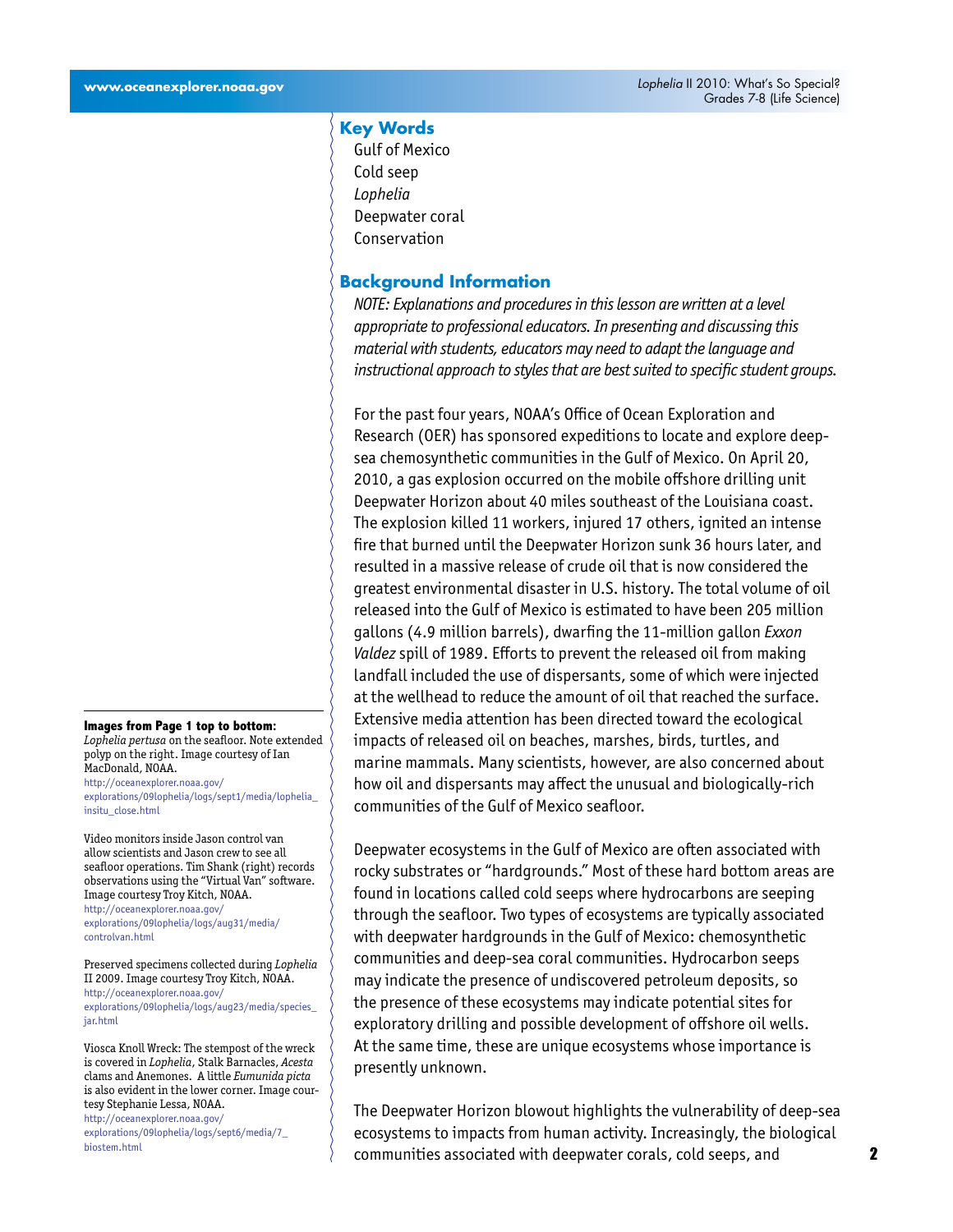hydrothermal vents are the focus of efforts to protect these resources that may have enormous value to human well-being. One of the problems confronting these efforts is that it is difficult to build public support for protecting ecosystems that most people will never see. For this reason, a key part of efforts to protect deep-sea ecosystems involves educating the public about these resources and why they are important. In this lesson, students will develop materials that can be used as part of this kind of education activity.

#### **Learning Procedure**

- 1. To prepare for this lesson:
	- Review introductory essays for the *Lophelia* II 2010: Cold Seeps and Deep Reefs Expedition at [http://oceanexplorer.noaa.gov/](http://oceanexplorer.noaa.gov//explorations/10lophelia/welcome.html) [explorations/10lophelia/welcome.html](http://oceanexplorer.noaa.gov//explorations/10lophelia/welcome.html). You may also want to consider showing students some images of deep-sea ecosystems from [http://oceanexplorer.noaa.gov/explorations/09lophelia/](http://oceanexplorer.noaa.gov/explorations/09lophelia/logs/photolog/photolog.html) [logs/photolog/photolog.html.](http://oceanexplorer.noaa.gov/explorations/09lophelia/logs/photolog/photolog.html) You can find a virtual tour of a coldseep community at [http://www.bio.psu.edu/cold\\_seeps](http://www.bio.psu.edu/cold_seeps).
	- Review procedures and questions on the *Deep-Sea Ecosystems and Scientific Posters Inquiry Guide*, and make a copy of the *Inquiry Guide* for each student group.
	- Gather materials needed for scientific posters.
- 2. Briefly introduce the *Lophelia* II 2010: Cold Seeps and Deep Reefs Expedition, and describe, in general terms, cold-seep and deepwater coral communities. If desired, show images from the Web page referenced in Step 1. Lead a brief discussion about the Deepwater Horizon blowout. Tell students that many scientists are concerned about possible impacts from the blowout on deep-sea ecosystems, and ask why these systems might be important enough to justify such concern. Point out that most people have no idea that these ecosystems exist, so there is very little public support for protecting them. For this reason, there is an urgent need for public education as a first step toward protecting the valuable resources.
- 3. Tell students that their assignment is to develop a scientific poster that could be used as part of efforts to educate the general public about the importance of deep-sea ecosystems in the Gulf of Mexico and the need to protect them. Each poster should address the following questions (students may want to use these questions as headings on their poster):
	- What are the Gulf of Mexico's deep-sea ecosystems?
	- Why are they associated with petroleum deposits?
	- Why are deep-sea ecosystems important?
	- Why are deep-sea ecosystems threatened?
	- What needs to be done to protect them?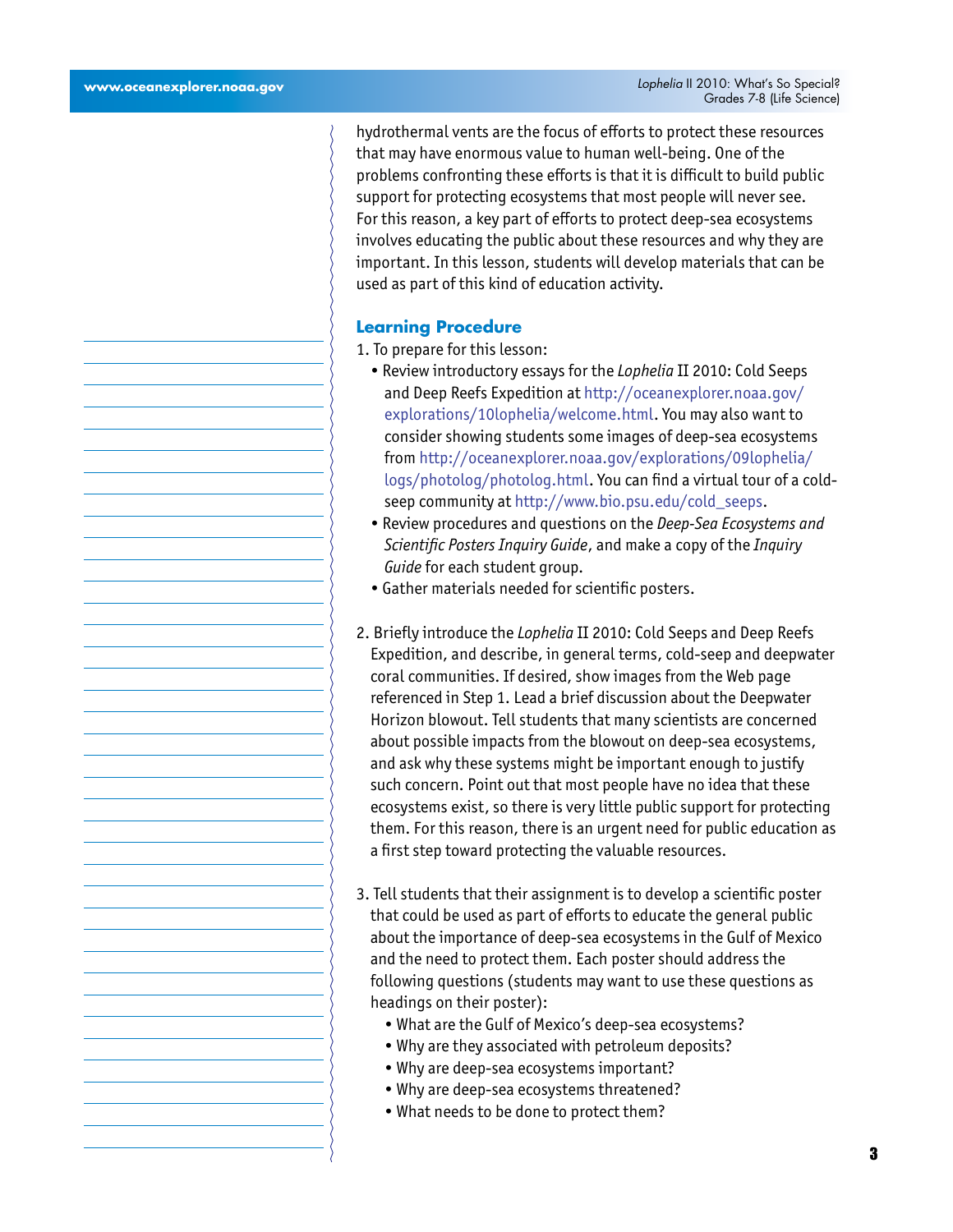| www.oceanexplorer.noaa.gov | Lophelia II 2010: What's So Special?<br>Grades 7-8 (Life Science)                                                                                                                                                                                                                                                                                                                                                          |
|----------------------------|----------------------------------------------------------------------------------------------------------------------------------------------------------------------------------------------------------------------------------------------------------------------------------------------------------------------------------------------------------------------------------------------------------------------------|
|                            | Encourage students to use images from deep-water coral and cold-<br>seep communities as part of their poster.                                                                                                                                                                                                                                                                                                              |
|                            | You may want to direct students to the following resources:<br>. July 2005 issue of Current: The Journal of Marine Education which<br>is a special issue on deep-sea corals (available online at http://<br>www.mcbi.org/what/current.htm)<br>• Article by Fisher et al. (2007) on cold-seep communities of<br>the Gulf of Mexico (available online at http://www.tos.org/<br>oceanography/issues/issue_archive/20_4.html) |
|                            | · Background essays from Ocean Explorer expeditions to the Gulf of<br>Mexico:<br>- Chemosynthetic Communities in the Gulf of Mexico<br>(http://oceanexplorer.noaa.gov/explorations/02mexico/<br>background/communities/communities.html) by Erik Cordes,                                                                                                                                                                   |
|                            | Penn State University<br>- Medicines from the Deep-Sea: Discoveries to Date<br>(http://oceanexplorer.noaa.gov/explorations/03bio/<br>background/medicines/medicines.html) by Amy E. Wright,<br>Harbor Branch Oceanographic Institution<br>- What is a Natural Product?                                                                                                                                                     |
|                            | (http://oceanexplorer.noaa.gov/explorations/03bio/<br>background/products/products.html) by Amy E. Wright,<br>Harbor Branch Oceanographic Institution<br>- The Ecology of Gulf of Mexico Deep-Sea Hardground<br>Communities                                                                                                                                                                                                |
|                            | (http://oceanexplorer.noaa.gov/explorations/06mexico/<br>background/hardgrounds/hardgrounds.html) by Erik E.<br>Cordes, Harvard University<br>- Conservation in the Deep Sea                                                                                                                                                                                                                                               |
|                            | (http://oceanexplorer.noaa.gov/explorations/07mexico/<br>background/conservation/conservation.html) by Erik E.<br>Cordes, Harvard University                                                                                                                                                                                                                                                                               |
|                            | 4. Lead a group discussion of students' posters. Each poster should<br>include the following points:<br>• There are two types of deep-sea ecosystems in the Gulf of Mexico:<br>chemosynthetic cold-seep communities and deep-sea coral<br>communities.                                                                                                                                                                     |
|                            | • Deep-sea ecosystems in the Gulf of Mexico are often associated with<br>locations where hydrocarbons are seeping through the seafloor.<br>. When microorganisms consume hydrocarbons under anaerobic<br>conditions, they produce bicarbonate which reacts with calcium<br>and magnesium ions in the water and forms carbonate rock.<br>This rock provides a substrate for cold-seep and deep-sea coral<br>communities.    |
|                            | · Organisms found in cold-seep communities include tubeworms,<br>mussels, bacterial mats, snails, eels, starfish, brittle stars, sea                                                                                                                                                                                                                                                                                       |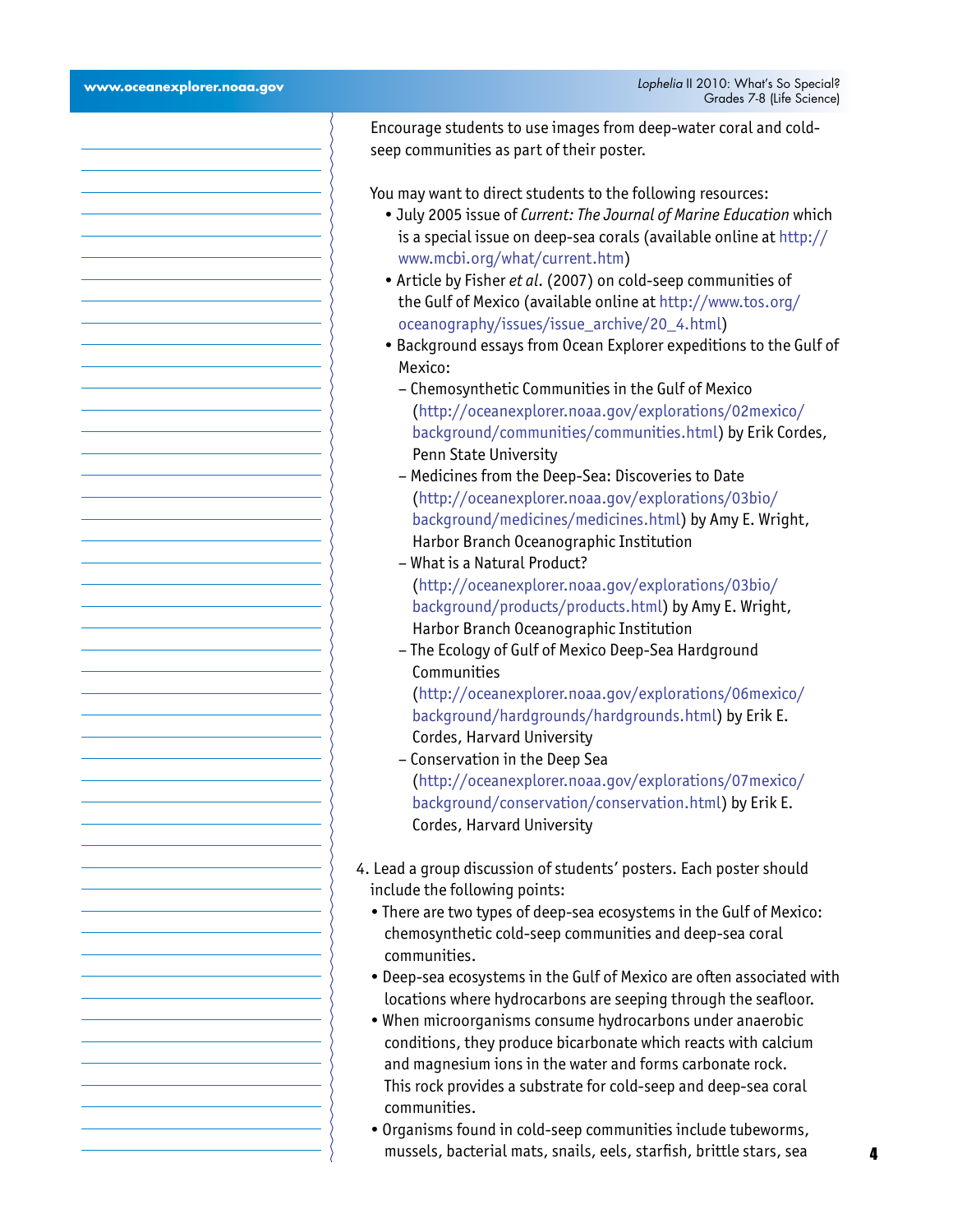urchins, crabs, lobsters, isopods, sea cucumbers, and fishes.

- Organisms found in deepwater coral communities include soft corals, black corals, sea whips, sea fans, sponges, shrimps, lobsters, crabs, sea urchins, starfish, crinoids, tubeworms, brittle stars, and fishes
- *Lophelia pertusa* is the dominant deep-sea coral in the Gulf of Mexico at depths of 370-900 m.
- The branching morphology of *Lophelia pertusa* creates a complex habitat for many other species.
- Deep-sea corals are found in all of the world's oceans.
- Deep-water corals often lack symbiotic algae (zooxanthellae) that are typical of shallow-water corals.
- Deep-water coral habitats occur at depths of 70 to greater than 1000 m.
- Deep-sea corals grow slowly and may live for centuries.
- Organisms from deep-sea ecosystems are sources of new pharmaceuticals and other natural products that can be directly beneficial to humans.
- Human-caused threats to deep-sea ecosystems include oil and gas development, deep ocean mining, and global warming, but the greatest threat is bottom trawling (a fishing method that drags large, heavily weighted nets across the seafloor to catch fishes and shrimps).
- 5. Brainstorm ways that information included in students' posters could be communicated to larger audiences. If possible, display some of the posters at events where they might be seen by other students, parents, and members of the general public.

### **The BRIDGE Connection**

<www.vims.edu/bridge/> - Type "Gulf of Mexico" in the "Search" box on the left for resources and links about the Gulf.

## **The "Me" Connection**

Have students write an "op-ed" style essay in which they explain why deep-sea ecosystems are personally important and what steps individuals should take to help ensure their protection.

#### **Connections to Other Subjects**

Life Science, Social Studies, English/Language Arts, Fine Arts

## **Assessment**

Scientific posters and class discussions provide opportunities for assessment.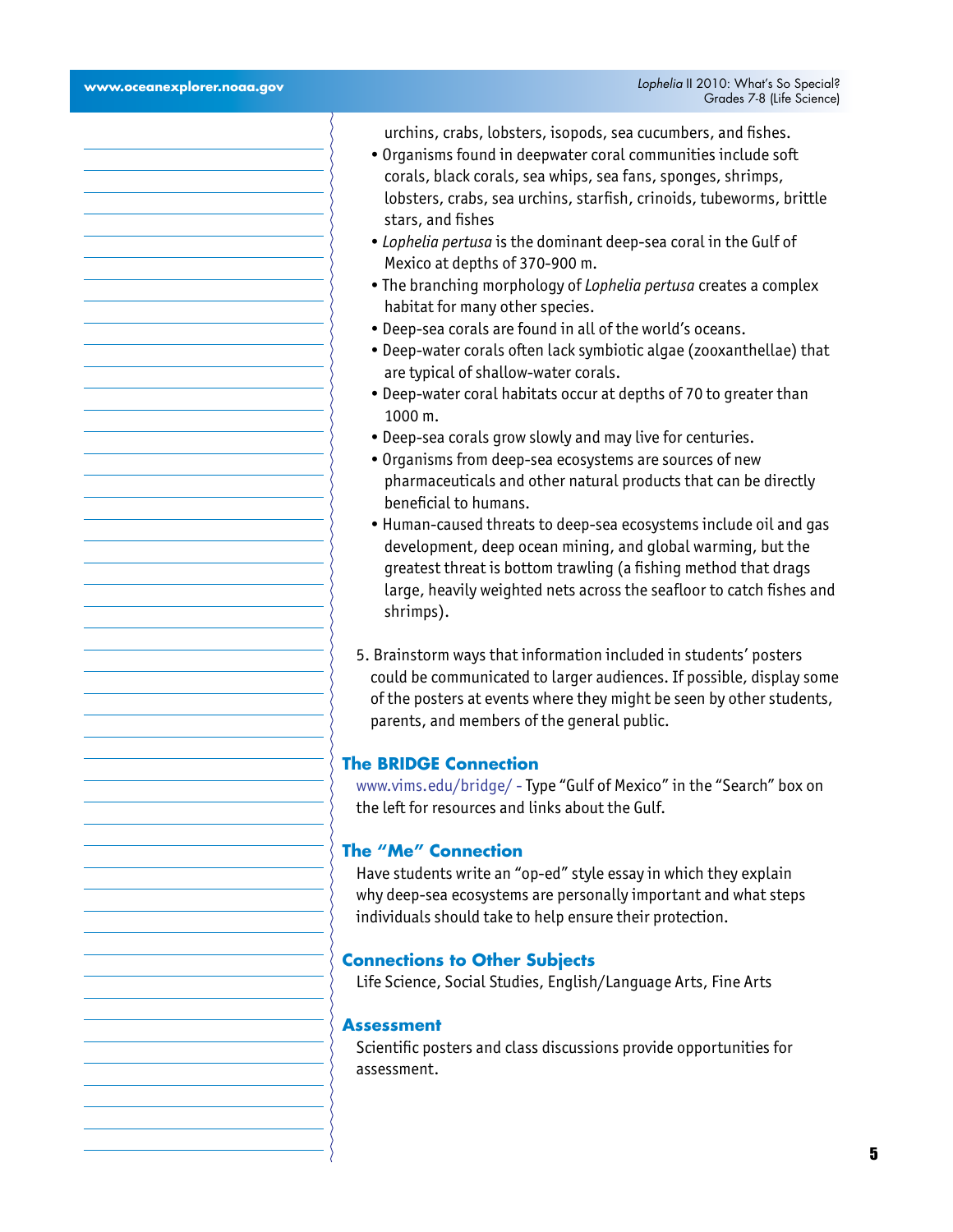## **Extensions**

See [http://www.education.noaa.gov/Ocean\\_and\\_Coasts/Oil\\_Spill.](http://www.education.noaa.gov/Ocean_and_Coasts/Oil_Spill.html) [html](http://www.education.noaa.gov/Ocean_and_Coasts/Oil_Spill.html) for links to multimedia resources, lessons and activities, data, and background information from NOAA's Office of Education.

### **Multimedia Discovery Missions**

<http://oceanexplorer.noaa.gov/edu/learning/welcome.html> - Click on the links to Lessons 3, 5, 6, and 12 for interactive multimedia presentations and Learning Activities on Deep-Sea Corals, Chemosynthesis and Hydrothermal Vent Life, Deep-Sea Benthos, and Medicine from the Sea.

# **Other Relevant Lesson Plans from NOAA's Office of Ocean Exploration and Research**

## **Forests of the Deep Ocean**

(from the *Lophelia* II 2008 Expedition) [http://oceanexplorer.noaa.gov/explorations/08lophelia/](http://oceanexplorer.noaa.gov/explorations/08lophelia/background/edu/media/forests.pdf) [background/edu/media/forests.pdf](http://oceanexplorer.noaa.gov/explorations/08lophelia/background/edu/media/forests.pdf)

Focus: Morphology and ecological function in habitat-forming deepsea corals (Life Science)

Students will describe at least three ways in which habitat-forming deep-sea corals benefit other species in deep-sea ecosystems, explain at least three ways in which the physical form of habitatforming deep-sea corals contributes to their ecological function, and explain how habitat-forming deep-sea corals and their associated ecosystems may be important to humans. Students will also be able to describe and discuss conservation issues related to habitat-forming deep-sea corals.

#### **Monsters of the Deep**

(from the Expedition to the Deep Slope 2007) [http://oceanexplorer.noaa.gov/explorations/07mexico/](http://oceanexplorer.noaa.gov/explorations/07mexico/background/edu/media/monsters.pdf) [background/edu/media/monsters.pdf](http://oceanexplorer.noaa.gov/explorations/07mexico/background/edu/media/monsters.pdf)

Focus: Predator-prey relationships between cold-seep communities and the surrounding deep-sea environment (Life Science)

Students will describe major features of cold-seep communities, and list at least five organisms typical of these communities; and will be able to infer probable trophic relationships among organisms typical of cold-seep communities and the surrounding deep-sea environment. Students will also be able to describe the process of chemosynthesis in general terms, contrast chemosynthesis and photosynthesis, and describe at least five deep-sea predator organisms.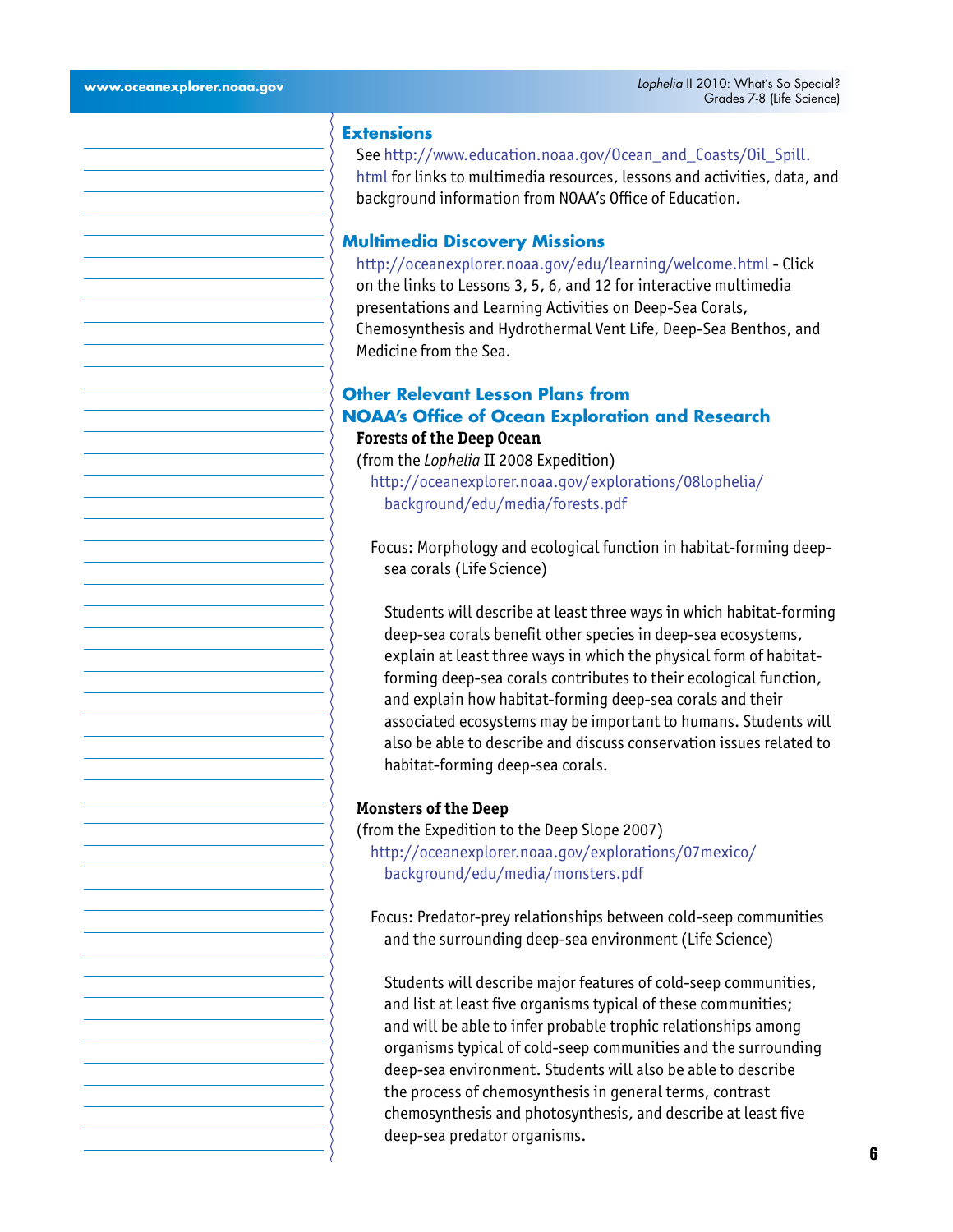#### **One Tough Worm**

- (from the Expedition to the Deep Slope 2007) [http://oceanexplorer.noaa.gov/explorations/07mexico/](http://oceanexplorer.noaa.gov/explorations/07mexico/background/edu/media/worm.pdf) [background/edu/media/worm.pdf](http://oceanexplorer.noaa.gov/explorations/07mexico/background/edu/media/worm.pdf)
	- Focus: Physiological adaptations to toxic and hypoxic environments (Life Science)

Students will explain the process of chemosynthesis, explain the relevance of chemosynthesis to biological communities in the vicinity of cold seeps, and describe three physiological adaptations that enhance an organism's ability to extract oxygen from its environment. Students will also be able to describe the problems posed by hydrogen sulfide for aerobic organisms, and explain three strategies for dealing with these problems.

## **Life is Weird**

(from the 2006 Expedition to the Deep Slope)

[http://oceanexplorer.noaa.gov/explorations/06mexico/](http://oceanexplorer.noaa.gov/explorations/06mexico/background/edu/gom_06_weird.pdf) [background/edu/gom\\_06\\_weird.pdf](http://oceanexplorer.noaa.gov/explorations/06mexico/background/edu/gom_06_weird.pdf)

Focus: Biological organisms in cold-seep communities (Life Science)

Students will describe major features of cold-seep communities, and list at least five organisms typical of these communities. Students will also be able to infer probable trophic relationships among organisms typical of cold-seep communities and the surrounding deep-sea environment, and describe the process of chemosynthesis in general terms, and contrast chemosynthesis and photosynthesis.

## **Other Resources**

*The Web links below are provided for informational purposes only. Links outside of Ocean Explorer have been checked at the time of this page's publication, but the linking sites may become outdated or nonoperational over time.*

[http://oceanexplorer.noaa.gov/explorations/10lophelia/welcome.](http://oceanexplorer.noaa.gov/explorations/10lophelia/welcome.html) [html](http://oceanexplorer.noaa.gov/explorations/10lophelia/welcome.html) – Web site for the *Lophelia* II 2010: Cold Seeps and Deep Reefs Expedition

[http://oceanexplorer.noaa.gov/edu/guide/gomdse\\_edguide.pdf](http://oceanexplorer.noaa.gov/edu/guide/gomdse_edguide.pdf) – *Gulf of Mexico Deep-Sea Ecosystems Education Materials Collection Educators' Guide*

Maxwell, S. 2005. An aquatic pharmacy: The biomedical potential of the deep sea. *Current: The Journal of Marine Education.* 21(4):31-32 (available online at [http://www.mcbi.org/what/current.htm\)](http://www.mcbi.org/what/current.htm)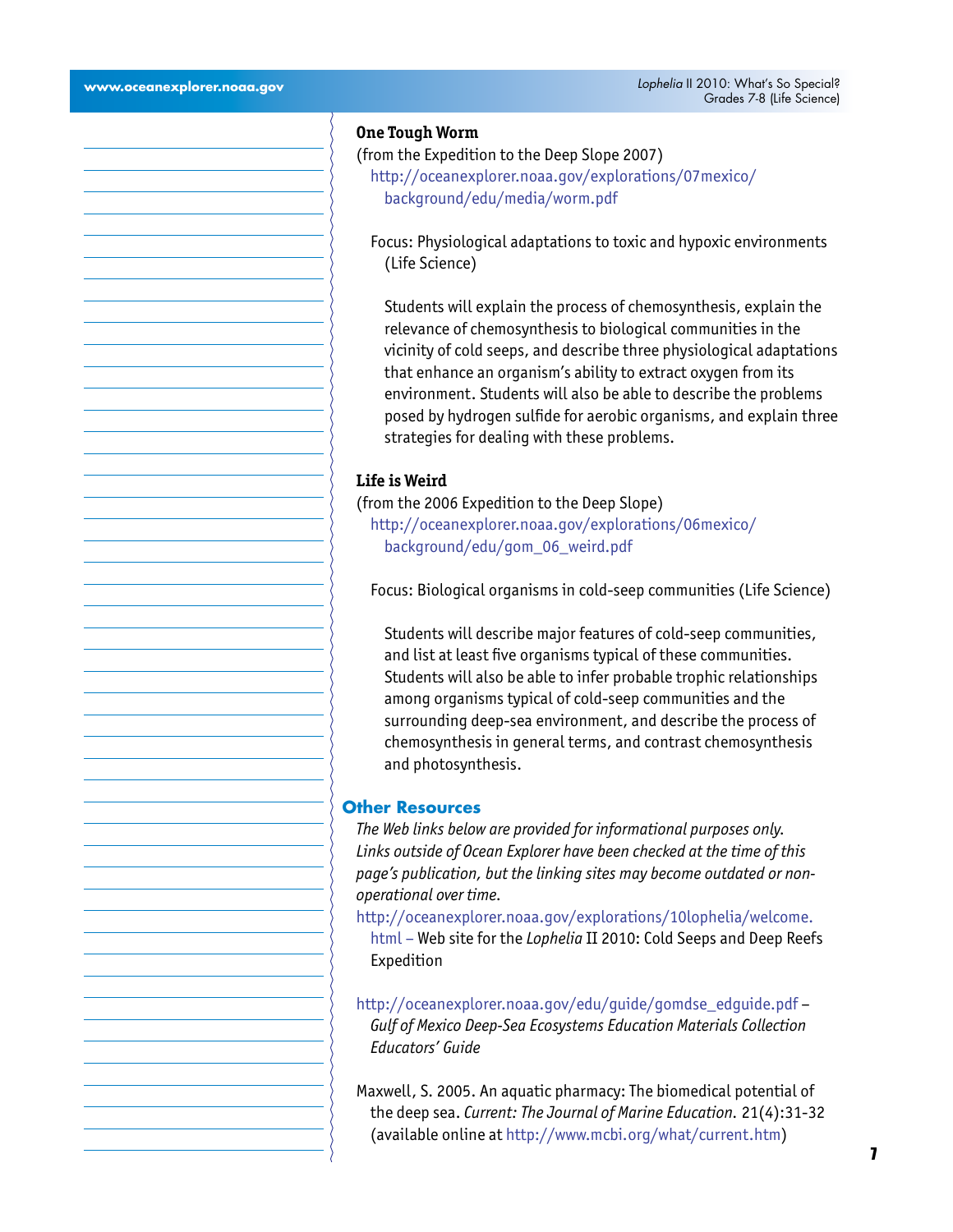| Morgan, L. E. 2005. What are Deep-Sea Corals? Current: The Journal of<br>Marine Education. 21(4):2-4 (available online at http://www.mcbi.<br>org/what/current.htm)                                                                                                                                                                                                                                                                                                                                                                                                                                                     |
|-------------------------------------------------------------------------------------------------------------------------------------------------------------------------------------------------------------------------------------------------------------------------------------------------------------------------------------------------------------------------------------------------------------------------------------------------------------------------------------------------------------------------------------------------------------------------------------------------------------------------|
| http://oceanexplorer.noaa.gov/edu/development/online_<br>development.html - Online professional development opportunities,<br>including Lessons from the Deep: Exploring the Gulf of Mexico's Deep-<br>Sea Ecosystems                                                                                                                                                                                                                                                                                                                                                                                                   |
| http://celebrating200years.noaa.gov/edufun/book/welcome.<br>html#book - A free printable book for home and school use<br>introduced in 2004 to celebrate the 200th anniversary of<br>NOAA; nearly 200 pages of lessons focusing on the exploration,<br>understanding, and protection of Earth as a whole system                                                                                                                                                                                                                                                                                                         |
| http://www.piersystem.com/go/site/2931/ - Main Unified Command<br>Deepwater Horizon response site                                                                                                                                                                                                                                                                                                                                                                                                                                                                                                                       |
| http://response.restoration.noaa.gov/deepwaterhorizon - NOAA Web<br>site on Deepwater Horizon Oil Spill Response                                                                                                                                                                                                                                                                                                                                                                                                                                                                                                        |
| http://docs.lib.noaa.gov/noaa_documents/NESDIS/NODC/LISD/<br>Central_Library/current_references/current_references_2010_2.<br>pdf - Resources on Oil Spills, Response, and Restoration: a Selected<br>Bibliography; document from NOAA Central Library to aid those<br>seeking information concerning the Deepwater Horizon oil spill in<br>the Gulf of Mexico and information on previous spills and associated<br>remedial actions; includes media products (Web, video, printed and<br>online documents) selected from resources available via the online<br>NOAA Library and Information Network Catalog (NOAALINC) |
| http://www.gulfallianceeducation.org/ - Extensive list of publications<br>and other resources from the Gulf of Mexico Alliance; click "Gulf<br>States Information & Contacts for BP Oil Spill" to download the Word<br>document                                                                                                                                                                                                                                                                                                                                                                                         |
| Fisher, C., H. Roberts, E. Cordes, and B. Bernard. 2007. Cold seeps and<br>associated communities of the Gulf of Mexico. Oceanography 20:118-<br>129; available online at http://www.tos.org/oceanography/issues/<br>issue_archive/20_4.html                                                                                                                                                                                                                                                                                                                                                                            |
| Kellogg, C. A., 2009, Gulf of Mexico deep-sea coral ecosystem studies,<br>2008-2011: U.S. Geological Survey Fact Sheet 2009-3094, 4 pp.<br>available at http://pubs.usgs.gov/fs/2009/3094/                                                                                                                                                                                                                                                                                                                                                                                                                              |
| Sulak, K. J., M. T. Randall, K. E. Luke, A. D. Norem, and J. M. Miller<br>(Eds.). 2008. Characterization of Northern Gulf of Mexico Deepwater<br>Hard Bottom Communities with Emphasis on Lophelia Coral - Lophelia                                                                                                                                                                                                                                                                                                                                                                                                     |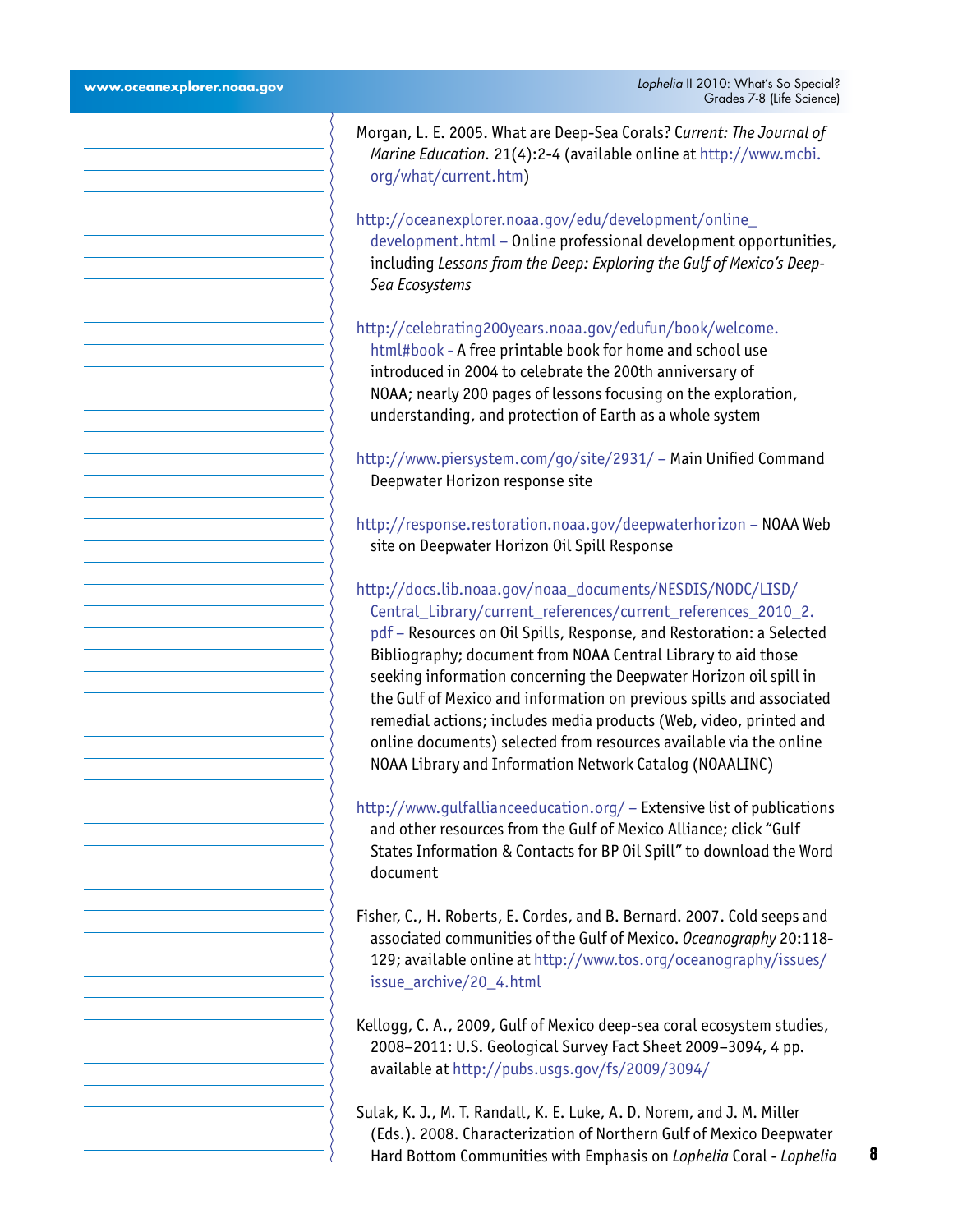Reef Megafaunal Community Structure, Biotopes, Genetics, Microbial Ecology, and Geology. USGS Open-File Report 2008-1148; [http://](http://fl.biology.usgs.gov/coastaleco/OFR_2008-1148_MMS_2008-015/index.html) [fl.biology.usgs.gov/coastaleco/OFR\\_2008-1148\\_MMS\\_2008-015/](http://fl.biology.usgs.gov/coastaleco/OFR_2008-1148_MMS_2008-015/index.html) [index.html](http://fl.biology.usgs.gov/coastaleco/OFR_2008-1148_MMS_2008-015/index.html)

## **National Science Education Standards Content Standard A: Science As Inquiry**

- Abilities necessary to do scientific inquiry
- Understandings about scientific inquiry

## **Content Standard C: Life Science**

- Structure and function in living systems
- Populations and ecosystems
- Diversity and adaptations of organisms

#### **Content Standard F: Science in Personal and Social Perspectives**

- Personal health
- Populations, resources, and environments
- Risks and benefits
- Science and technology in society

## **Ocean Literacy Essential Principles and Fundamental Concepts**

#### **Essential Principle 1.**

## **The Earth has one big ocean with many features.**

*Fundamental Concept g.* The ocean is connected to major lakes, watersheds and waterways because all major watersheds on Earth drain to the ocean. Rivers and streams transport nutrients, salts, sediments and pollutants from watersheds to estuaries and to the ocean.

#### **Essential Principle 2.**

#### **The ocean and life in the ocean shape the features of the Earth.**

*Fundamental Concept a.* Many earth materials and geochemical cycles originate in the ocean. Many of the sedimentary rocks now exposed on land were formed in the ocean. Ocean life laid down the vast volume of siliceous and carbonate rocks.

#### **Essential Principle 5.**

#### **The ocean supports a great diversity of life and ecosystems.**

*Fundamental Concept b.* Most life in the ocean exists as microbes. Microbes are the most important primary producers in the ocean. Not only are they the most abundant life form in the ocean, they have extremely fast growth rates and life cycles.

*Fundamental Concept d.* Ocean biology provides many unique examples of life cycles, adaptations and important relationships among organisms (such as symbiosis, predator-prey dynamics and energy transfer) that do not occur on land.

*Fundamental Concept f.* Ocean habitats are defined by environmental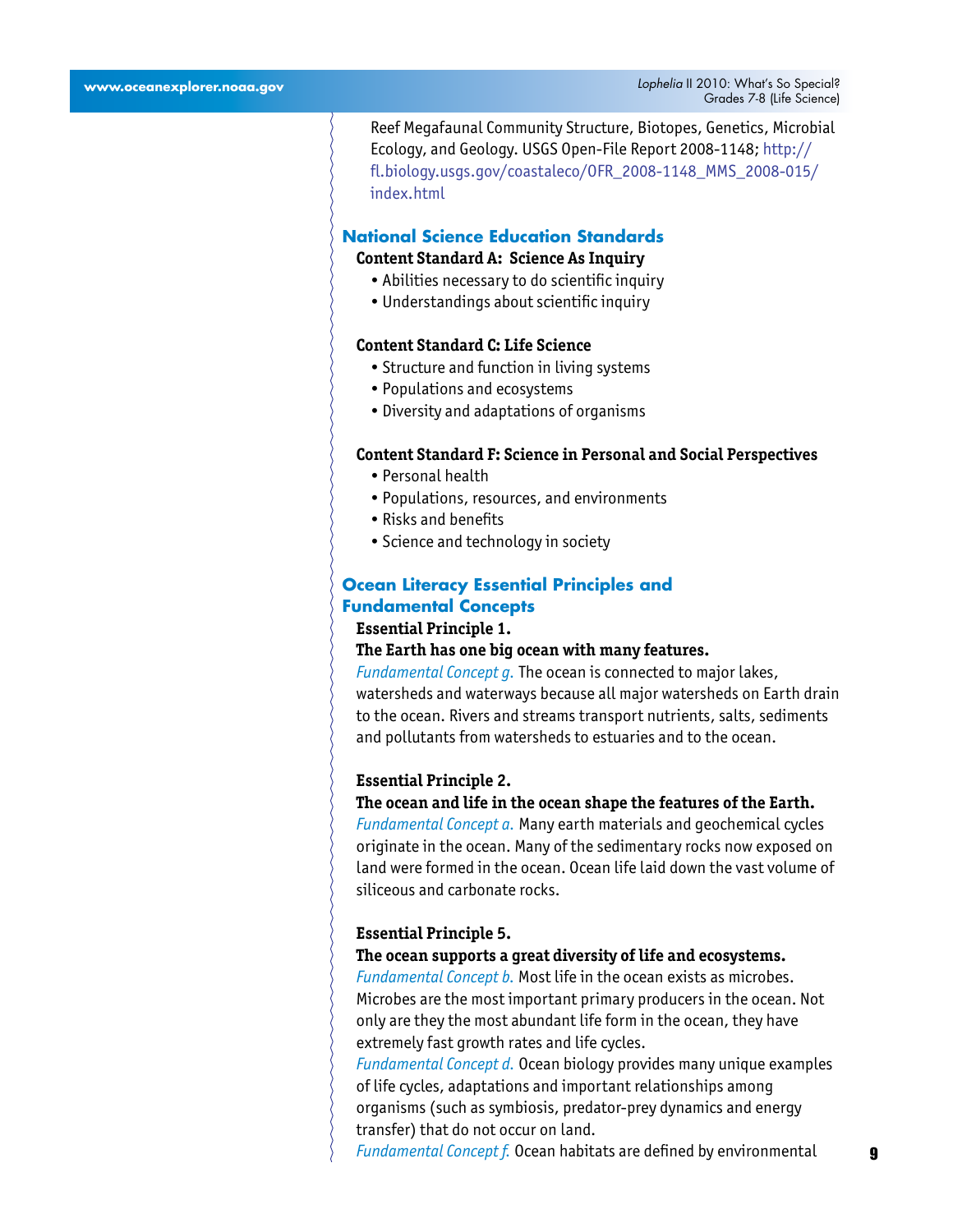factors. Due to interactions of abiotic factors such as salinity, temperature, oxygen, pH, light, nutrients, pressure, substrate and circulation, ocean life is not evenly distributed temporally or spatially, i.e., it is "patchy". Some regions of the ocean support more diverse and abundant life than anywhere on Earth, while much of the ocean is considered a desert.

*Fundamental Concept g.* There are deep ocean ecosystems that are independent of energy from sunlight and photosynthetic organisms. Hydrothermal vents, submarine hot springs, and methane cold seeps rely only on chemical energy and chemosynthetic organisms to support life.

#### **Essential Principle 6.**

## **The ocean and humans are inextricably interconnected.**

*Fundamental Concept b.* From the ocean we get foods, medicines, and mineral and energy resources. In addition, it provides jobs, supports our nation's economy, serves as a highway for transportation of goods and people, and plays a role in national security.

*Fundamental Concept e.* Humans affect the ocean in a variety of ways. Laws, regulations and resource management affect what is taken out and put into the ocean. Human development and activity leads to pollution (such as point source, non-point source, and noise pollution) and physical modifications (such as changes to beaches, shores and rivers). In addition, humans have removed most of the large vertebrates from the ocean.

*Fundamental Concept f.* Coastal regions are susceptible to natural hazards (such as tsunamis, hurricanes, cyclones, sea level change, and storm surges).

*Fundamental Concept g.* Everyone is responsible for caring for the ocean. The ocean sustains life on Earth and humans must live in ways that sustain the ocean. Individual and collective actions are needed to effectively manage ocean resources for all.

### **Essential Principle 7.**

#### **The ocean is largely unexplored.**

*Fundamental Concept a.* The ocean is the last and largest unexplored place on Earth—less than 5% of it has been explored. This is the great frontier for the next generation's explorers and researchers, where they will find great opportunities for inquiry and investigation.

*Fundamental Concept b.* Understanding the ocean is more than a matter of curiosity. Exploration, inquiry and study are required to better understand ocean systems and processes.

*Fundamental Concept c.* Over the last 40 years, use of ocean resources has increased significantly, therefore the future sustainability of ocean resources depends on our understanding of those resources and their potential and limitations.

*Fundamental Concept d.* New technologies, sensors and tools are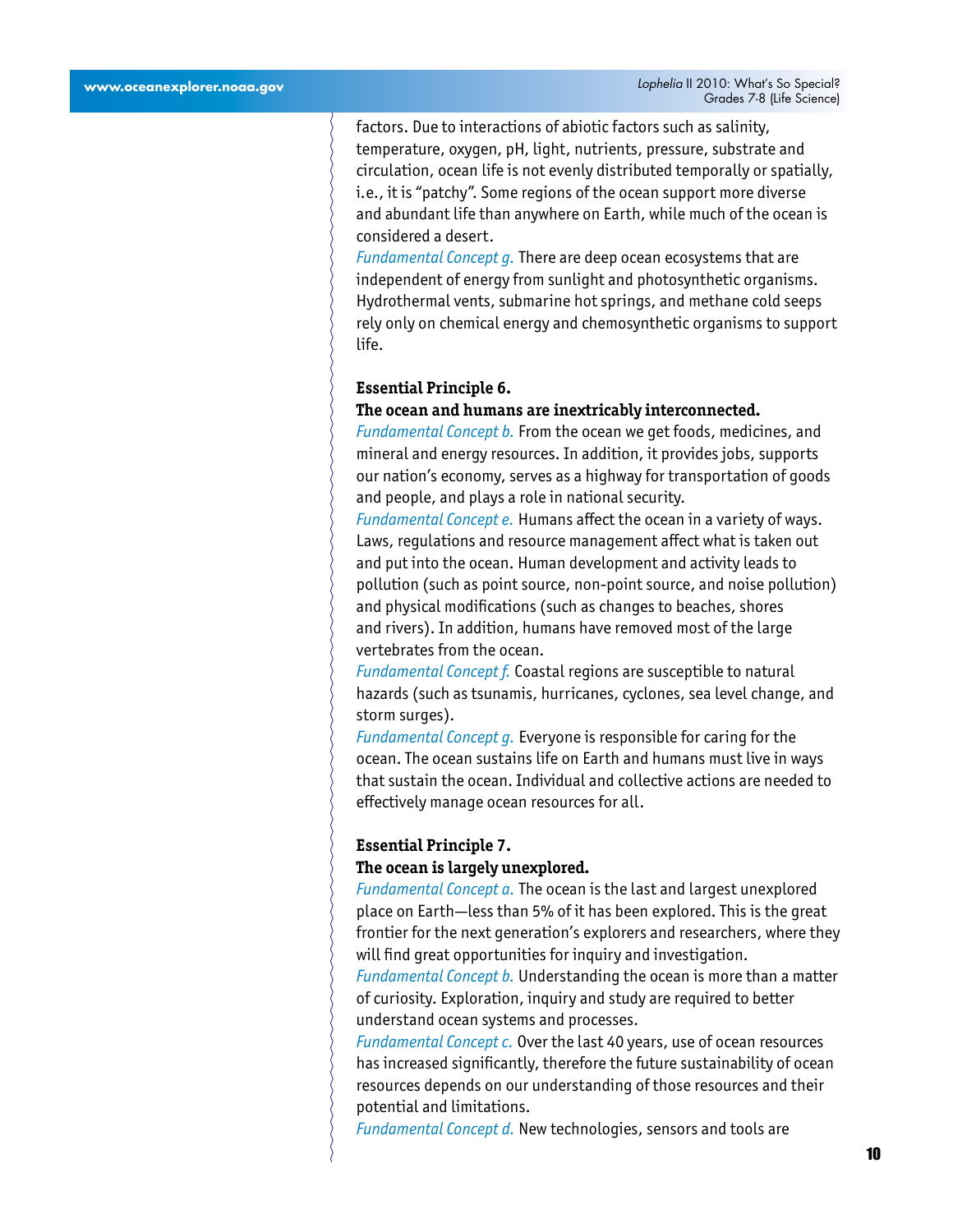expanding our ability to explore the ocean. Ocean scientists are relying more and more on satellites, drifters, buoys, subsea observatories and unmanned submersibles.

*Fundamental Concept f.* Ocean exploration is truly interdisciplinary. It requires close collaboration among biologists, chemists, climatologists, computer programmers, engineers, geologists, meteorologists, and physicists, and new ways of thinking.

## **Send Us Your Feedback**

We value your feedback on this lesson. Please send your comments to: oceanexeducation@noaa.gov

## **For More Information**

Paula Keener, Director, Education Programs NOAA's Office of Ocean Exploration and Research Hollings Marine Laboratory 331 Fort Johnson Road, Charleston SC 29412 843.762.8818 843.762.8737 (fax) paula.keener-chavis@noaa.gov

#### **Acknowledgements**

This lesson was developed by Mel Goodwin, PhD, Marine Biologist and Science Writer. Design/layout by Coastal Images Graphic Design, Mt. Pleasant, SC. If reproducing this lesson, please cite NOAA as the source, and provide the following URL: <http://oceanexplorer.noaa.gov/>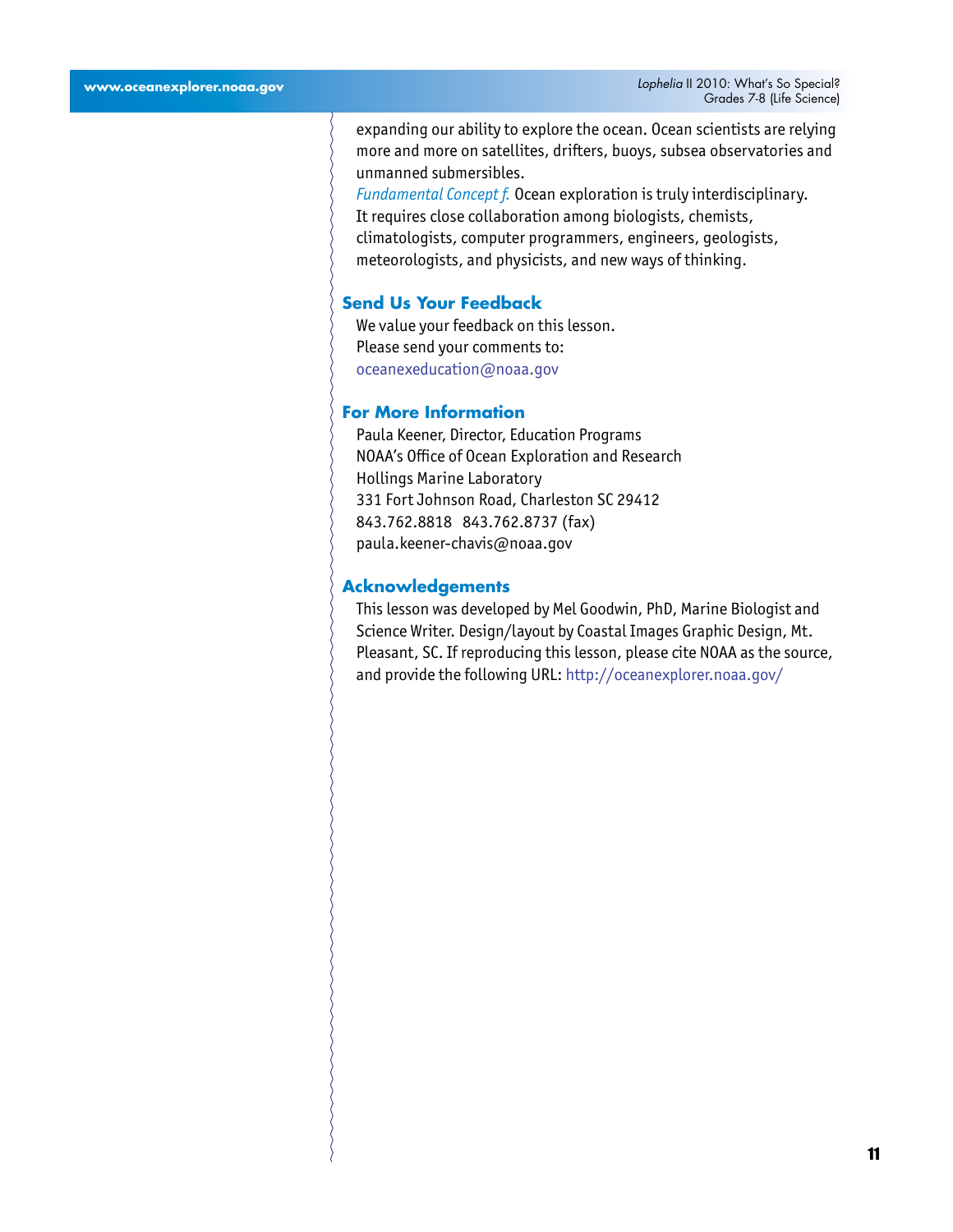# **Deep-Sea Ecosystems and Scientific Posters Inquiry Guide**

Your assignment is to prepare a scientific poster that will provide an introduction to deep-sea ecosystems in the Gulf of Mexico. Here are some tips for producing scientific posters.

Your poster should include the following information:

- What are the Gulf of Mexico's deep-sea ecosystems?
- Why are they associated with petroleum deposits?
- Why are deep-sea ecosystems important?
- Why are deep-sea ecosystems threatened?
- What needs to be done to protect them?

## **Scientific Posters**

Scientific posters are an increasingly popular way to communicate results of scientific research and technical projects. There are a number of reasons for this, including limited time at conferences for traditional public speaking-style presentations, better options for interacting one-on-one with people who are really interested in your work, opportunities for viewers to understand the details of your work (even if you aren't present), and having a more relaxed format for those who dislike speaking in public. In addition, posters are more durable than one-time presentations; once they are created they can be used in many different settings, over and over again. For more discussion of pros and cons, as well as examples of good and bad posters, visit

<http://www.swarthmore.edu/NatSci/cpurrin1/posteradvice.htm> <http://www.ncsu.edu/project/posters/NewSite/> <http://www.the-aps.org/careers/careers1/GradProf/gposter.htm>

Scientific posters usually contain the same elements as traditional written reports: title, introduction, materials and methods, results, conclusions, literature cited (key citations only!), acknowledgments, and contact points for further information. Good posters do NOT usually have an abstract, though an abstract is often required as part of the submission process and may be included in a printed program.

Another similarity to traditional reports is that the best posters almost always go through several drafts. You should always expect that the first draft of your poster will change significantly before it emerges in final form. Be sure to allow enough time for others to review your first draft and for you to make needed changes.